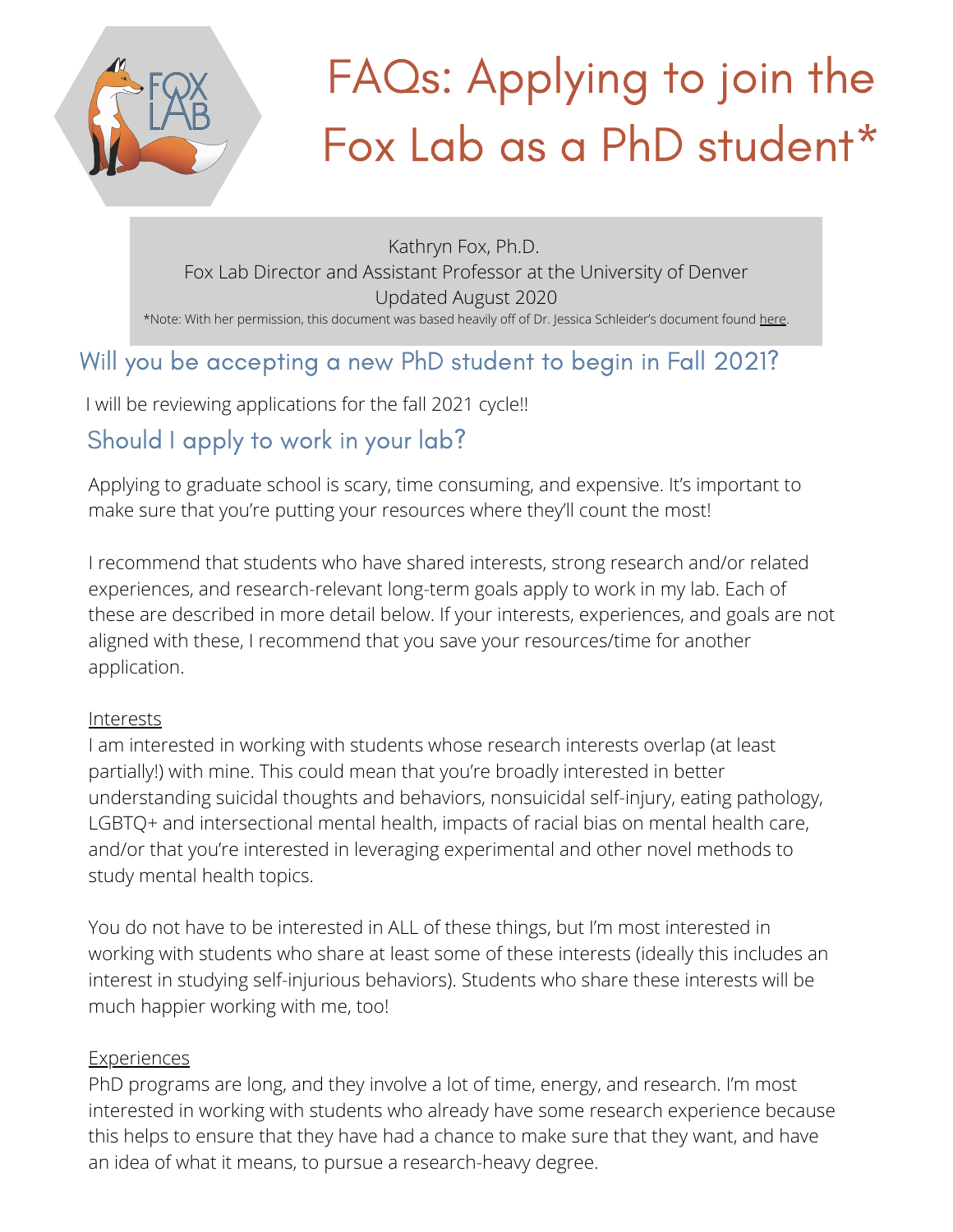I strongly prioritize applicants who have at least some research experience related to psychology (preferably clinical psychology).

I will typically prioritize applicants who have demonstrated research experience in areas overlapping with those listed above, but this is NOT required. The strongest research teams include people with a range of experiences, backgrounds, and perspectives.

If you don't have research experience in areas overlapping with those listed above, it'll be important that you highlight your research interestin at least two of those topics in a clear and compelling way. It will also be important that you highlight skills you've gained that are relevant to this research (see "What should I include on my CV" below for more on this).

#### Long-term goals

As a mentor, I feel best-prepared and most excited to work with students who are interested in **careers that involve clinically relevant research**. This does NOT mean that your goal has to be to become a faculty member at a research institution! In fact, you don't even have to know what your exact career goals are yet, as long as clinically relevant research is part of your vision.

#### Other areas of priority

I am committed to increasing the representation of graduate students from diverse and underrepresented backgrounds into clinical science settings. **I very much encourage people from underrepresented and historically marginalized/disadvantaged group to apply.**

### How much do you weigh GRE/GPA?

Due to COVID-19, the University of Denver has made the GRE OPTIONAL for this upcoming cycle. You can submit your GRE score if you want to, but this is 100% your decision. I will not negatively evaluate your application if you do NOT include your GRE score.

I will do my best to consider ALL parts your application, without excessively weighting any one component. While a stellar GPA alongside an otherwise strong application may help a candidate to stand out, a strong GPA on its own is not sufficient, and a low GPA is not exclusionary.

So many factors can impact GPA, and **I do not have a minimum GPA requirement**. That said, if you earned low grades (C or below) in courses related to statistics and psychology, I ask that you and/or your recommenders discuss the context around these grades. It'd also be great for you/a recommender to describe how you've taken time to increase your knowledge/skill in statistics and/or psychology-related content to show that you're prepared to take higher level statistics and psychology courses as part of the graduate program.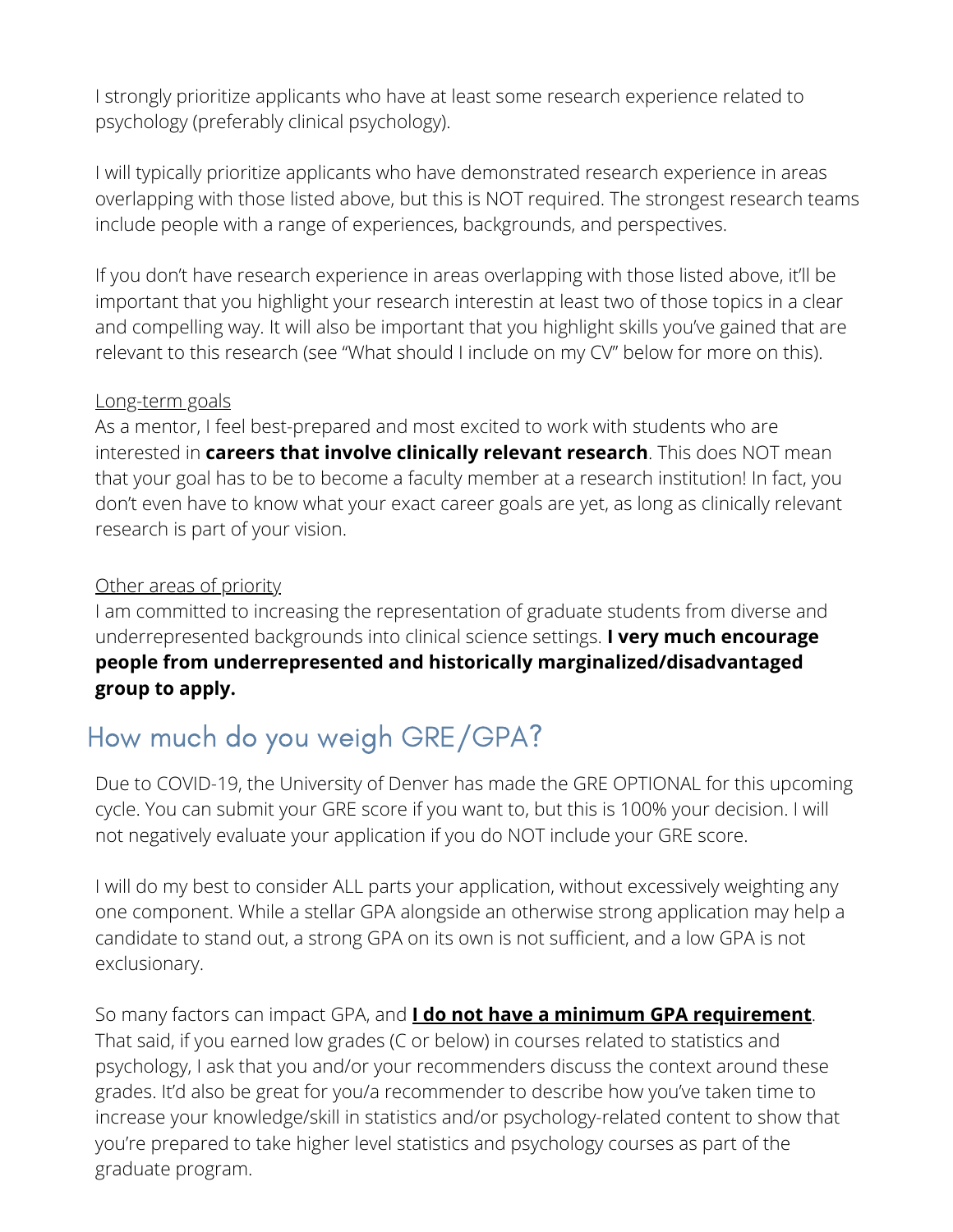### What could help me to stand out as a candidate?

I expect all lab members to be committed to inclusivity, anti-racism, anti-transphobia, and anti-homophobia efforts. In addition to the personal statement, DU's required diversity statement is a place where you can describe these commitments.

 Although not required, I am most interested in students who demonstrate some of the following:

- Experience with experimental methods applied to clinical psychology topics
- Strong statistical skills
- Strong coding skills
- Mentorship experience
- Interpersonal skills
- Experience working with people struggling with mental health difficulties
- Passion for reducing rates of suicide/self-harm

- Dog loving [*JK. I will not actually evaluate your application based on this, but I do love dogs a lot, and it certainly doesn't hurt if you love dogs/animals too.]* 

I do not expect any one candidate to demonstrate each of these!

# Should I email you to express my interest in applying to your lab?

Unless you have a specific set of questions that will impact your decision to apply to work with me at DU, I prefer that you do NOT email me to express interest in applying to work in my lab. Instead, prospective students are encouraged to review our recent [publications](https://scholar.google.com/citations?user=sGcLjXEAAAAJ&hl=en&authuser=3) and our lab [website](https://www.foxlabdu.com/) to learn more about our current research directions and our research team. At the interview stage, you'll have a lot of opportunities to ask questions!!

### What should I include in my personal statement?

Personal statements are incredibly intimidating! It's hard to figure out what to include and how to frame your interests and experiences in a way that will help your application stand out.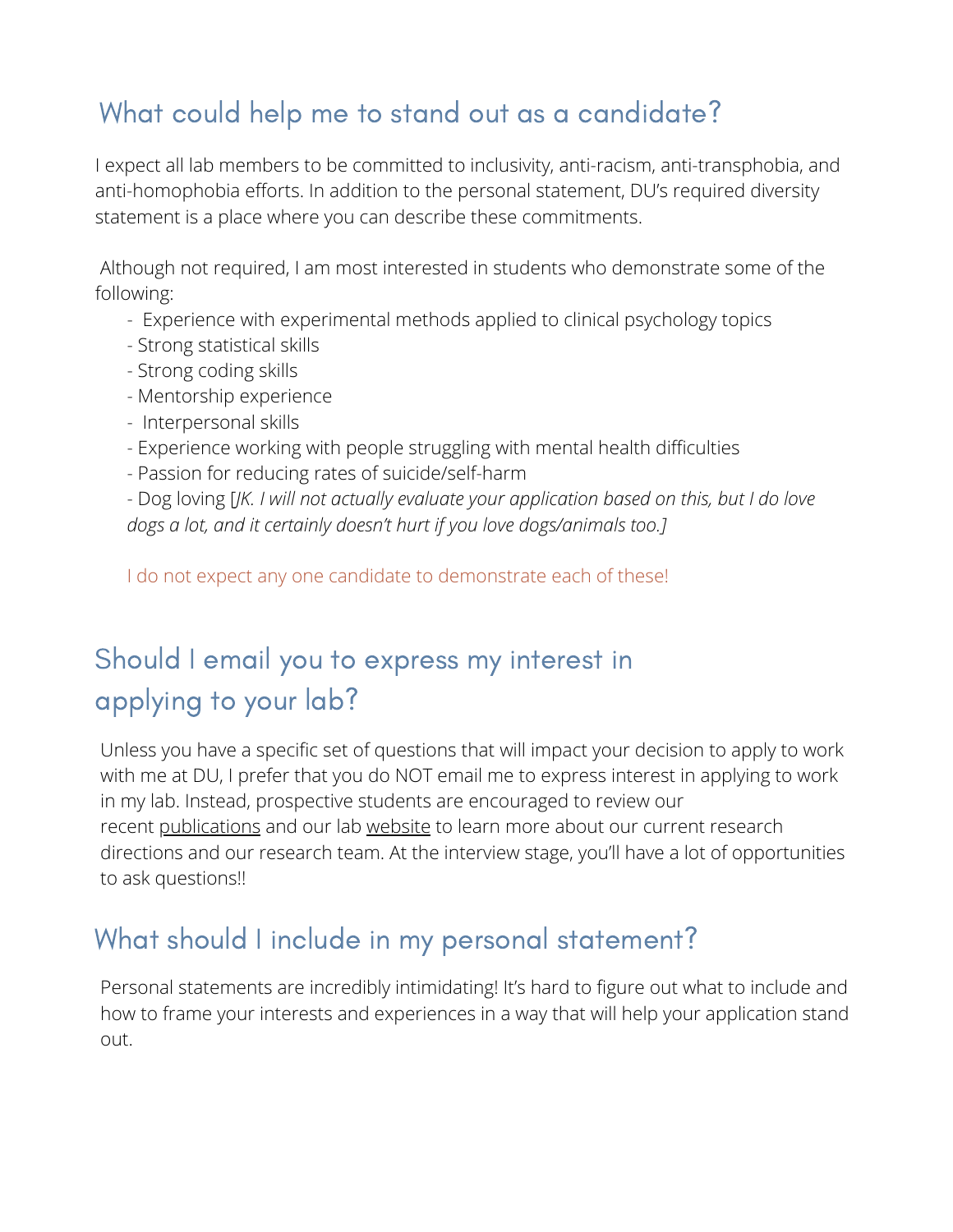Rather than spinning your wheels and thinking that you have to figure this out on your own, I HIGHLY recommend that you start by reading Mitch Prinstein's [guide,](http://mitch.web.unc.edu/files/2017/02/MitchGradSchoolAdvice.pdf) which includes fantastic advice for writing a personal statement, and that you review real examples of personal statements (including my own!) curated by Jessica Schleider and Craig RodriguezSeijas (found [here](https://docs.google.com/document/d/11vTrJDNSXJR0w7SYhz_nYJ8oc6OA6DXAhStWrLxfaQ8/edit)). Your personal statement does not have to (and shouldn't!!) look exactly like any of these examples, but I am hopeful that they'll help you think through what you want to showcase about yourself and that they'll provide some templates for doing so.

When I review personal statements, I'm typically impressed by statements that include the following (in no particular order):

- Your research interests, and ideally a few specific research questions you're interested 1. in testing during graduate school
- A clear statement of why you're interested in DU and our lab in particular 2.
- A statement about your career goals *(at least on a broad level!)* 3.
- Your research/related experiences to-date, with a particular focus on independent 4. research experience (if you have it) and/or on research and mentorship skills you've developed and how you'll apply those to your future research questions **and** our lab team

In addition to above, I want your personal statement to tell me something about you. There are many ways to do this, and there is no one right way! This can involve highlighting your passion for research, clinical topics, social justice, and/or personal/familial experience that led you to your current goals/interests/perspectives.

I am interested in becoming a therapist and/or incorporating clinical practice into my future career. I've heard that mentioning this in my application will hurt my admissions chances. Is this true?

As mentioned above, I am most interested in students who plan to pursue a career that involves at least some clinical research. I am passionate about clinical research, and I want to help foster that passion in my students. If you're not interested in pursuing research as even a part of your career, I do not think that my lab will be the right fit for you.

 That said, *clinical psychology includes clinical practice!!!!* It is important that you also have interests in clinical practice if you choose to pursue a PhD in clinical psychology, as you'll be spending hundreds of hours working in clinical settings. Additionally, I truly believe that clinical practice informs research, and vice versa. Clinical skills are also very relevant to several key aspects of our lab's research.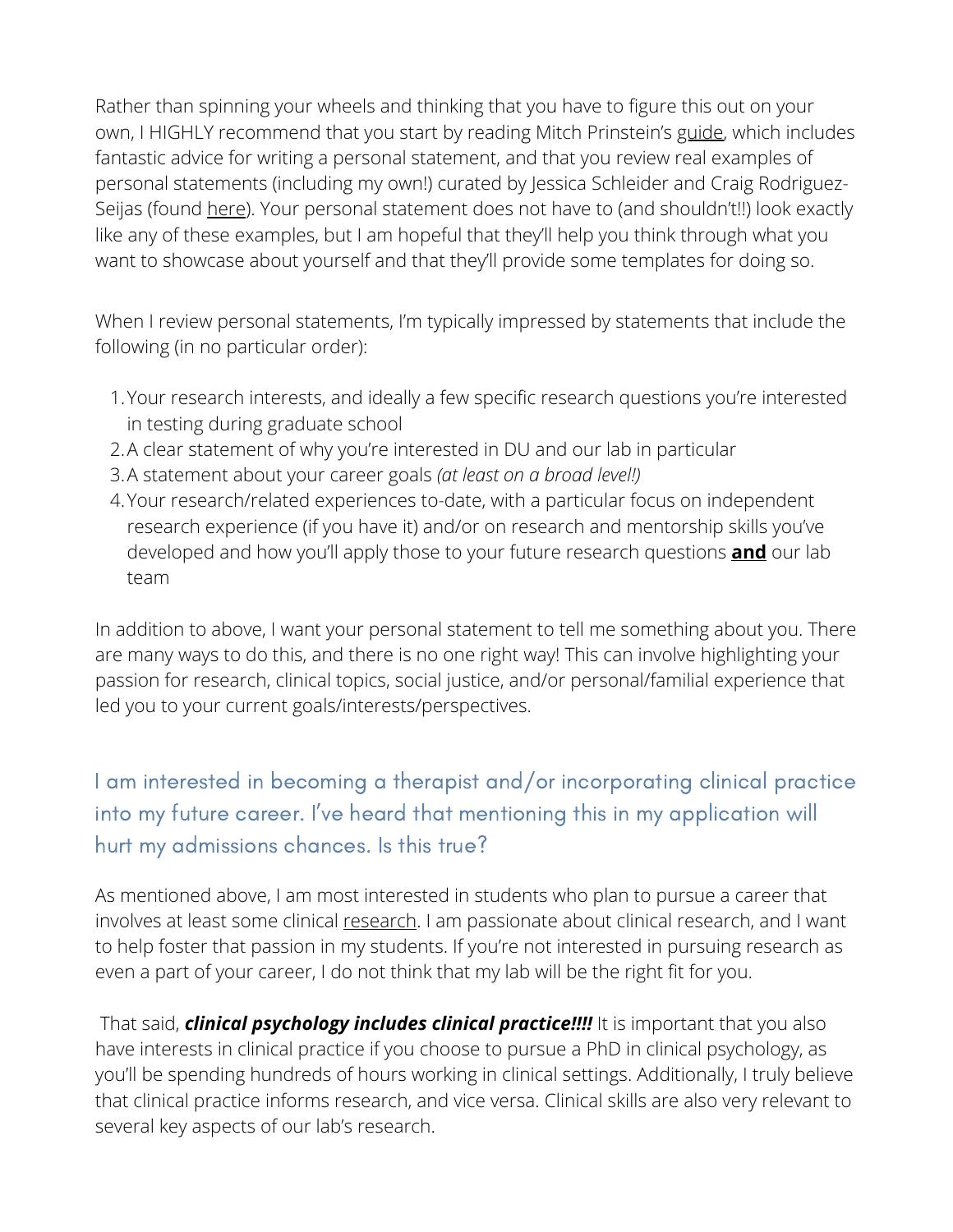## What is your mentorship style/what expectations do you have for PhD students?

Mentorship style: As a new faculty member, my mentorship style is morphing and changing over time. Below, I outline key aspects of my mentorship/director style that I do not plan to change any time soon.

As a lab director, my primary goal is to make our lab a community. I truly believe that the best science emerges from teams of people with diverse perspectives, backgrounds, and experiences. I am committed to fostering a safe and inclusive climate in the lab to help promote the best possible science.

As a graduate mentor, I see my role as scaffolding graduate student growth across domains (e.g., academic, professional, research, personal domains). I do my best to provide the tools for all students to become strong researchers who understand and contribute to the research that our lab is conducting and to help them to become strong clinical scientists. I try to tailor opportunities, tasks, and experiences to individual graduate students to help them reach their longer-term goals. I also strive to be responsive, to provide constructive feedback, and to be an advocate for students who work with me.

Detailed information on my approach to mentoring and expectations for trainees is available in our Lab Manual (COMING SOON). I also recommend that you talk to my current and former students. To protect their time, I ask that you wait until the interview stage to do so, at which point I will put you in touch with those students.

### What should I include on my CV?

When reviewing CVs, I'm looking to evaluate your research and clinical experiences todate, and your research and clinically relevant experiences. I'm particularly looking for skills you've gained, independent projects you've run, and/or mentoring experiences that you've gathered that you can apply to your graduate research.

If you have less research experience, that can be OK, too! Adding additional and related experiences you've gained related our lab's research (e.g., work on a suicide hotline, in a clinical setting, work with adolescents), related to data management and analysis (consider highlighting statistical software you're familiar with!), related to project management, and related to mentorship will help to strengthen your application.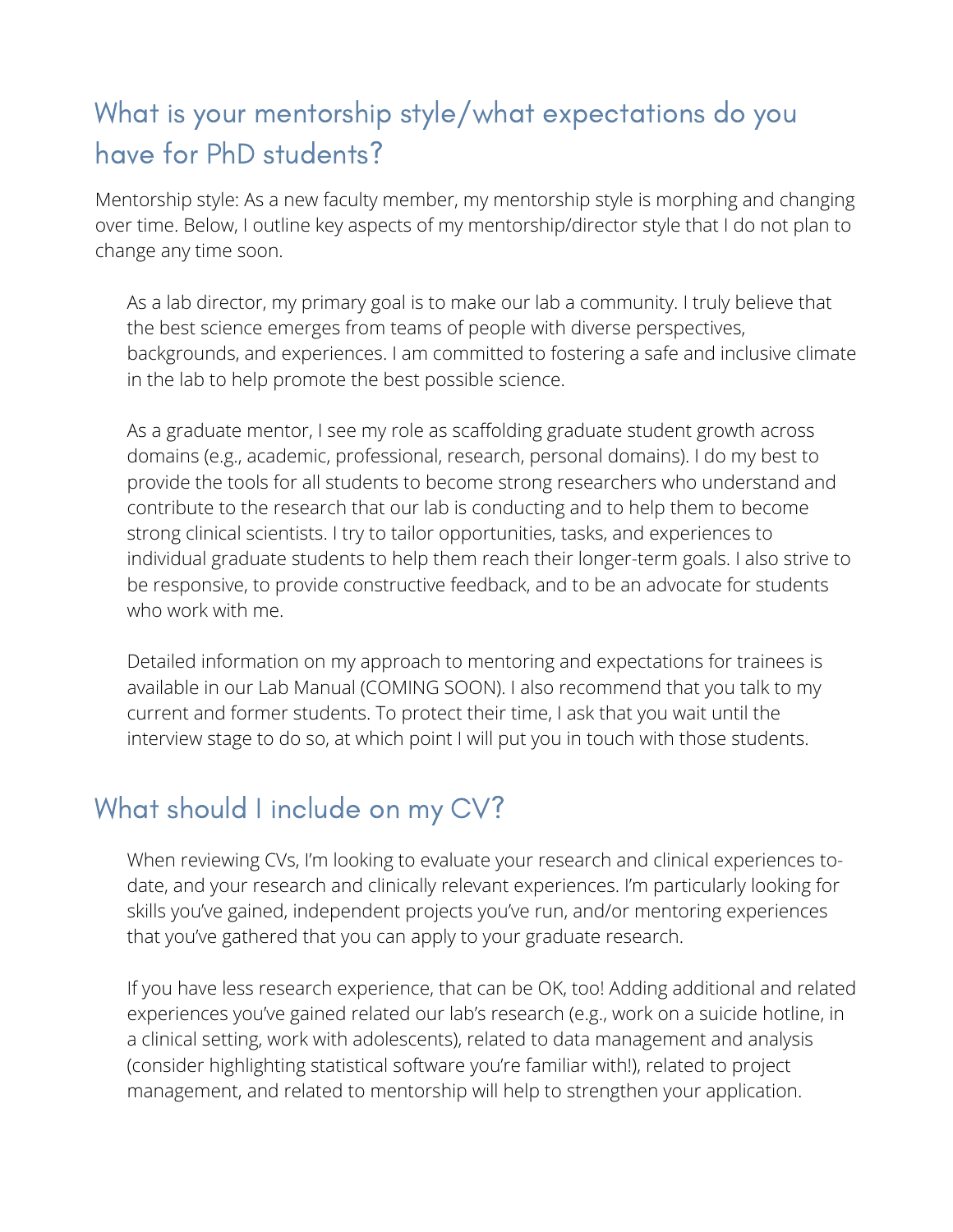For tips on writing a CV, see

["How to Write a Strong CV,"](https://www.psychologicalscience.org/members/apssc/undergraduate_update/undergraduate-update-summer-2013/how-to-write-a-strong-cv) Association of Psychological Science [Example CV for clinical psychology applicants,](https://psychology.unl.edu/psichi/Psi_Chi_Sample_CV.pdf) University of Nebraska—Lincoln [The Curriculum Vita: A Student's Guide to Preparation,](https://www.psichi.org/page/092EYEWin05dLandrum#.Xyw2dS2z1m8) Psi Chi

# Do I have to have posters and/or publications to be considered for your lab?

This is a fantastic question. On the one hand, I tend to prioritize applicants who have at least one poster/publication, as these kinds of products provide evidence of independent research experience. As mentioned above, that helps me to determine that you're serious about research, and you are ready to jump into a very research heavy program, where these kinds of outputs will be required. On the other hand, opportunities to be on posters and publications are often NOT merit-based, and instead differ based on other factors that tend to correspond with privilege.

I will still seriously consider applicants who do not have posters and/or publications. If you're an applicant without those products on your CV, please spend time in your application describing other skills and experiences that help you to stand out as an applicant, and that you will leverage when working on these kinds of products during graduate school. In particular, plan to highlight skills around research idea generation/execution, statistics, coding, and writing.

# Where can I learn more about the clinical psychology program at DU and where can I apply?

Learn more and apply [here](https://www.du.edu/academics/admission-steps/psychology-clinical-psychology-child-emphasis-phd-2020-2021). Applications are due December 2nd.

#### Is it possible to waive the graduate student application fee?

Applications cost \$65. The Graduate Admission's Office waives application fees for McNair Scholars, alum, veterans, and peace corp students. Students can indicate if any of these are applicable to them on their application.

Unfortunately, there are not currently other avenues directly through DU to receive application fee waivers (however, in most cases I recommend that you email programs and ask them about fee waivers!).